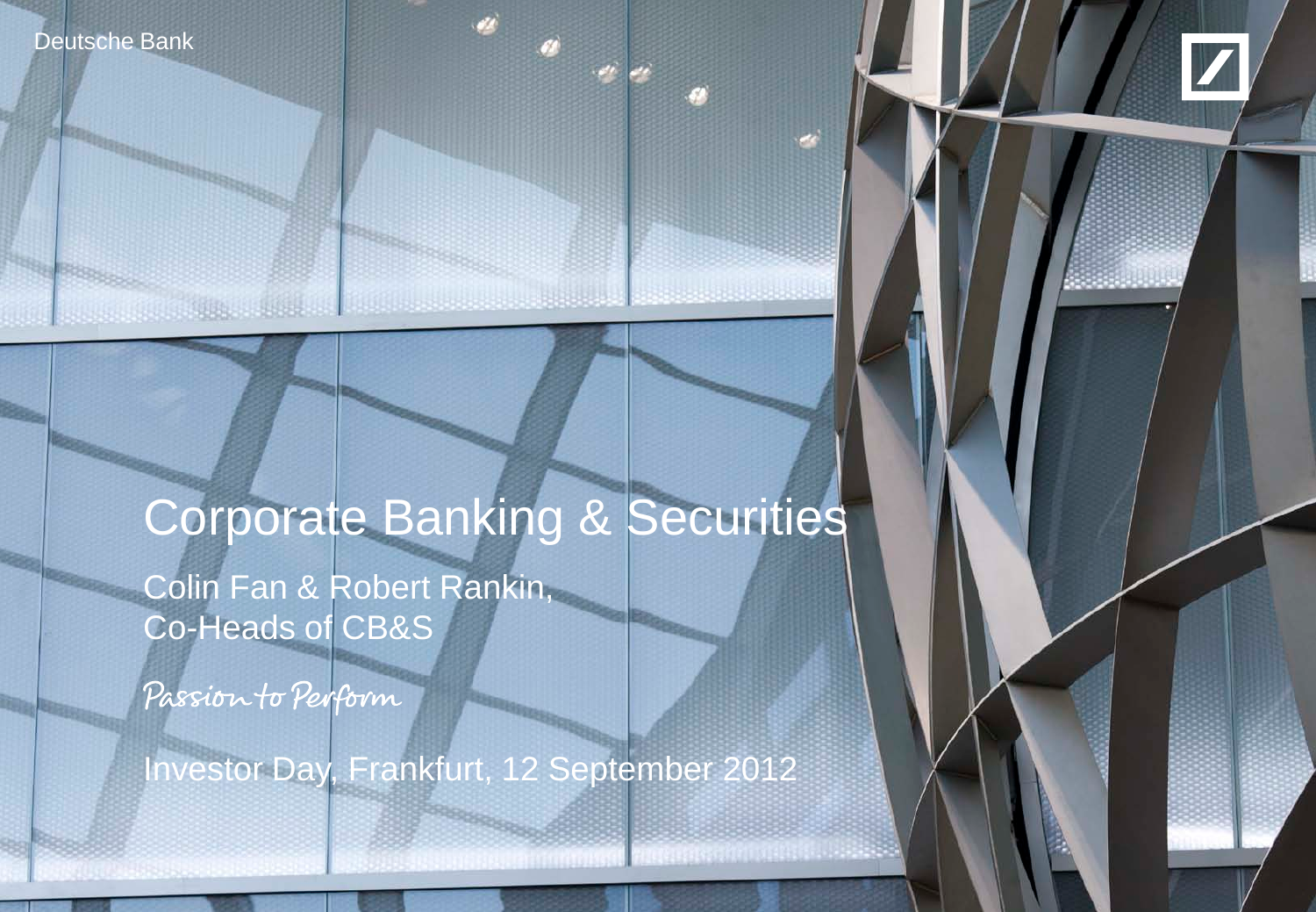# CB&S overview



| Where we<br>are today   | Challenging market conditions – outlook remains uncertain<br>CB&S is a leading investment banking franchise<br>DB well placed to consolidate success in new environment |
|-------------------------|-------------------------------------------------------------------------------------------------------------------------------------------------------------------------|
| The journey<br>to 2015  | Reaffirming client centricity<br>Fully committed to cultural change<br>Focus, scale and efficiency driving sustainable, attractive returns                              |
| The business<br>in 2015 | Top 3 global investment bank<br>EUR 1.9 bn cost savings by 2015; cost/income ratio of <65%<br>Post-tax RoE of $~15\%$ , Basel 3 fully loaded <sup>(1)</sup>             |

(1) Excludes non-core operations and reflects reassignment of management responsibilities for asset-gathering business and changes to the allocation of coverage costs between CB&S and GTB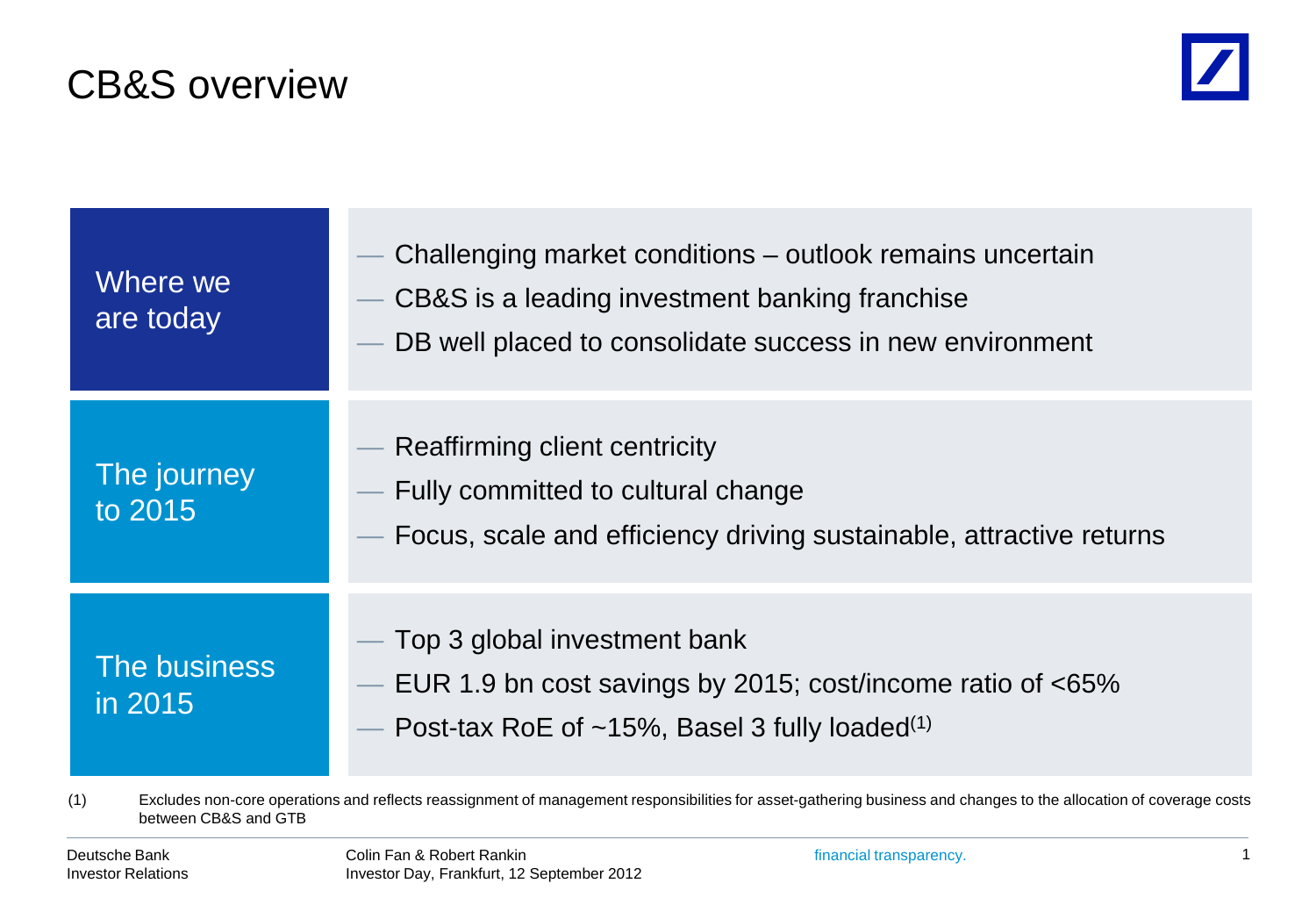# Challenging and uncertain macro environment





Source: GDP growth: IMF World Economic Outlook (2004-2011), DB Research (2012-2015e), Bloomberg, ECB, DB Research, Haver Analytics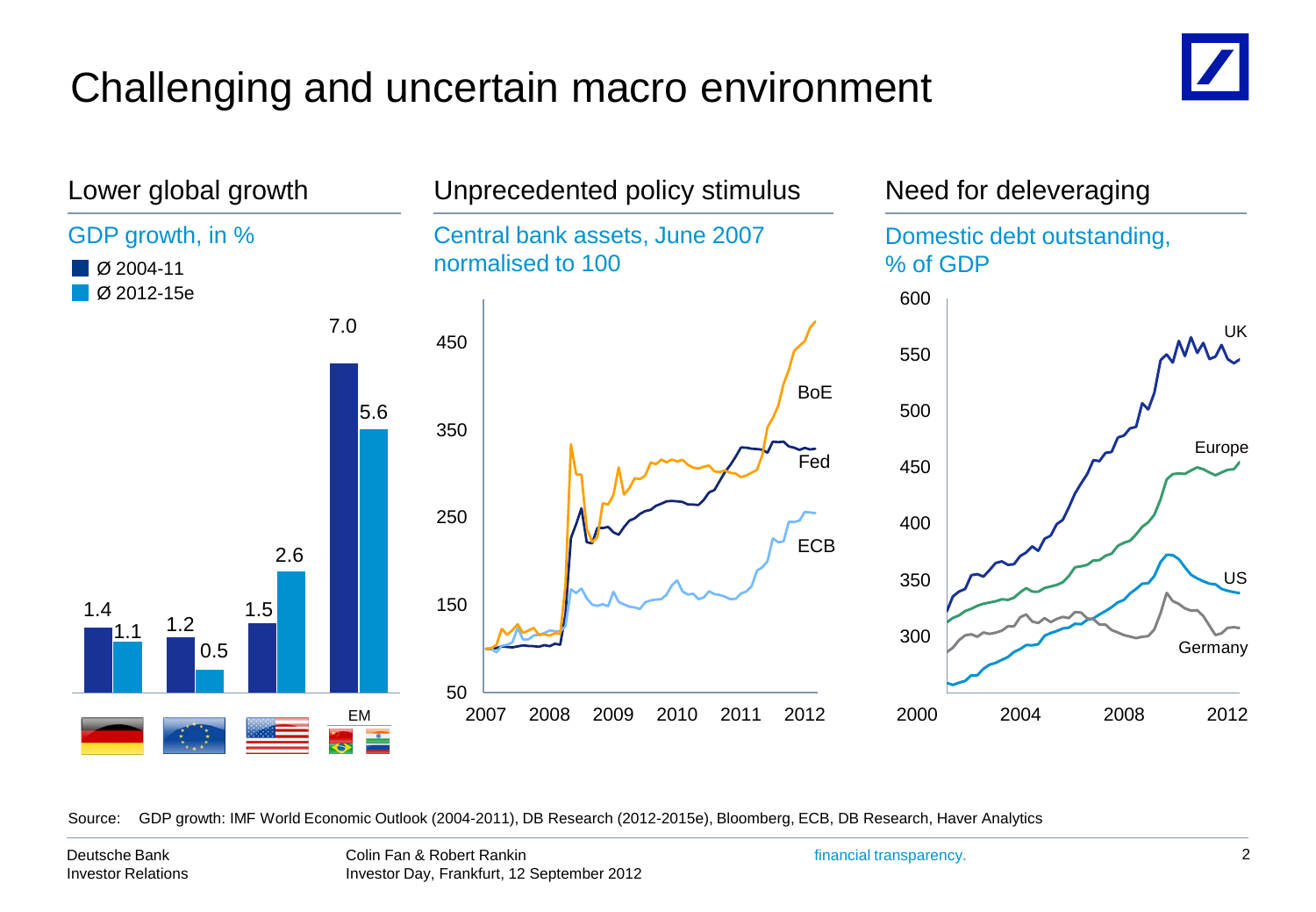# Revenue pools to remain subdued with modest medium-term upside





### Primary volumes example and secondary volumes of the Secondary volumes





— Equities volumes may trend higher in medium term when global recovery takes hold



- Equity market valuations currently reflecting relative economic outlook in US and Europe
- Asset valuations potential to recover as sovereign risk recedes

Note: All volume data shown in EUR m value terms. (1) Announced M&A volumes (2) Secondary margins based on Deutsche Bank data Source: Thomson Financial, CLS, World Federation of Exchanges, Deutsche Bank

1Q 07 2Q 12

S&P 500

EURO STOXX 50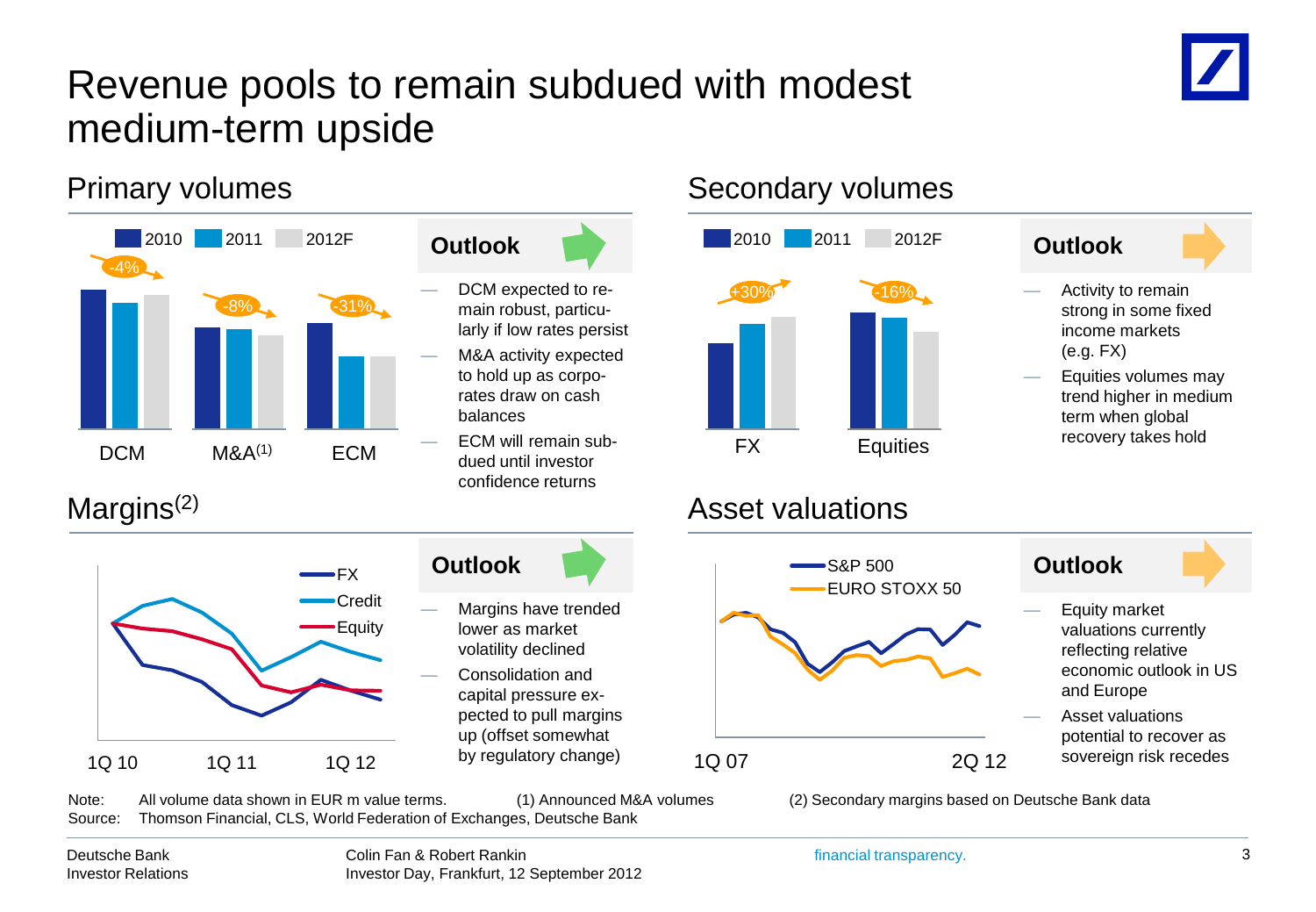# Policymaker action dictating asset valuations







### Source: Bloomberg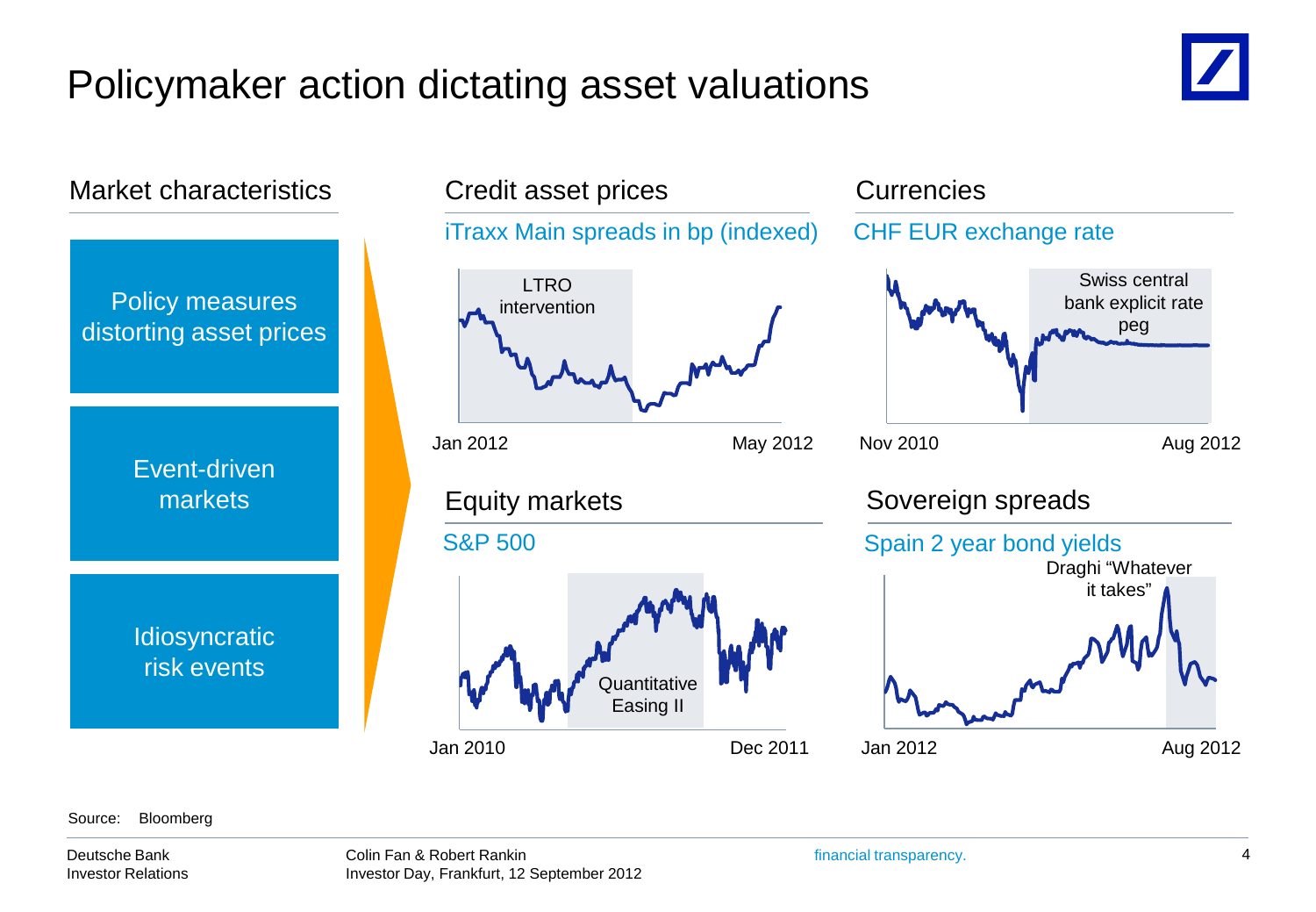# The market environment will drive increased consolidation and polarization – DB is a likely winner

Continued market consolidation

Investment banking top 3 revenue share(1)

### Bar-belling of competitive landscape



<sup>(1)</sup> Revenues adjusted for fair value gains, brokerage and other one-offs, excludes banking and other products. Peer set includes Barclays, Bear Stearns, BNP, BoA, Citi, CS, GS, JPM, Lehman, ML, MS, Nomura, RBS, SocGen and UBS

Source: Greenwich Associates, Coalition Development, Euromoney, Dealogic, Deutsche Bank estimates

<sup>(2)</sup> Top 3 rankings counted for each product and major region (Americas, Europe, Asia ex Japan, Japan). Products include a wide range of fixed income, equities and corporate finance products. Rankings generally on the basis of client market share, penetration or fees. Total of 73 markets analyzed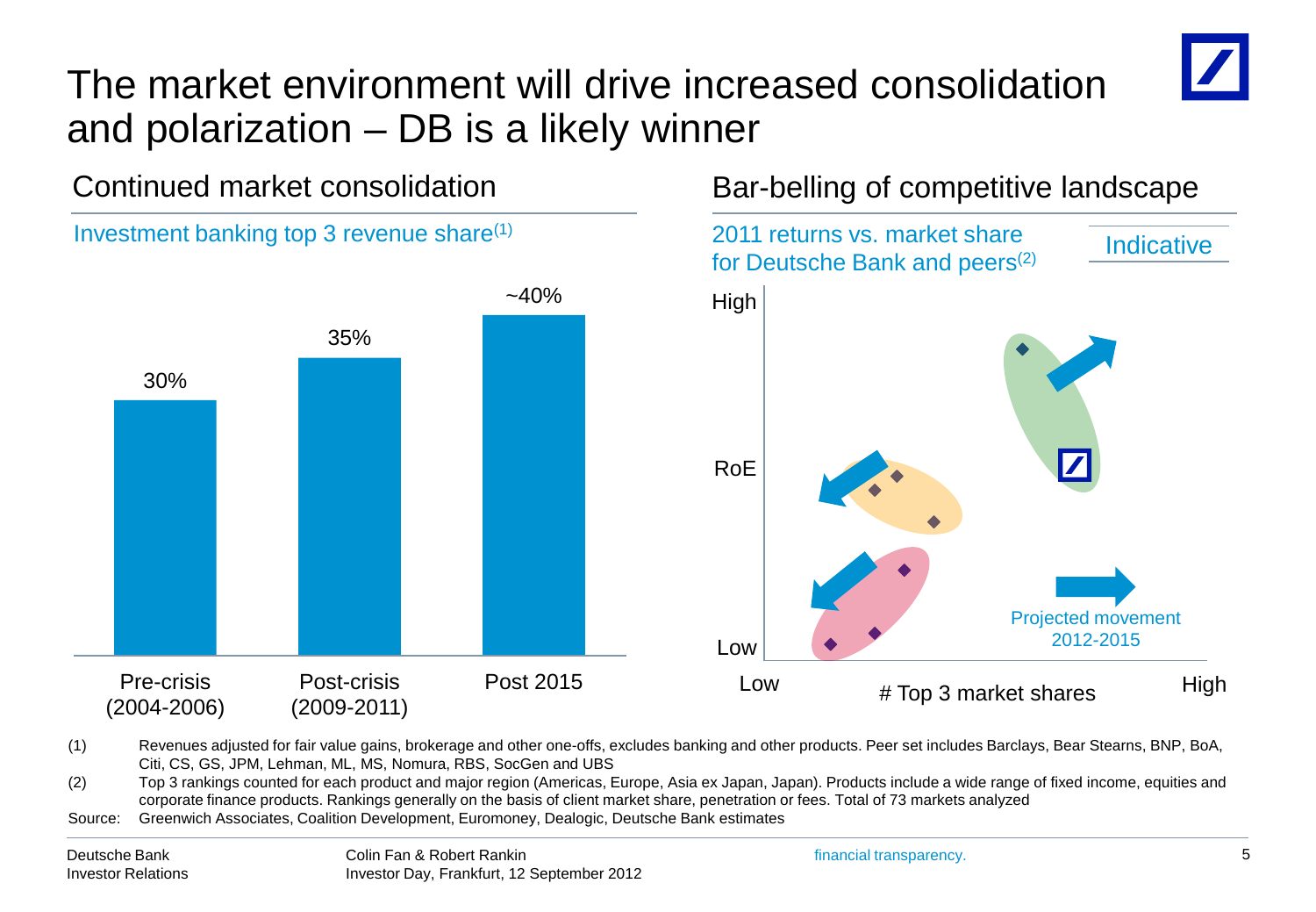# DB is a top tier firm with depth and breadth across the business



Fixed income ranks/shares Equities/Advisory ranks/shares



<sup>6</sup> (1) 2012 Euromoney FX poll (2) ECM/M&A based on 1H2012 Dealogic data (3) 2012 Greenwich Associates data. Research/Advisory ranks for cash Note: 2011 data except where stated otherwise; FI = Fixed Income, IRD = Interest Rate Derivatives, EM = Emerging Markets, Comm = Commodities, EQD = Equity Derivatives, Prime Brok = Prime Brokerage; % figures represent client market shares unless stated below; commodities and prime brokerage show revenue market share of top 9 players only; equity derivatives numbers represent equity swaps for US and flow options for EU

equities. (4) High Grade/High Yield/Loans origination for DCM 1H2012 Dealogic data (5) Source: Coalition Development Source: Greenwich Associates (except where stated otherwise), Coalition Development, Euromoney, Dealogic, Deutsche Bank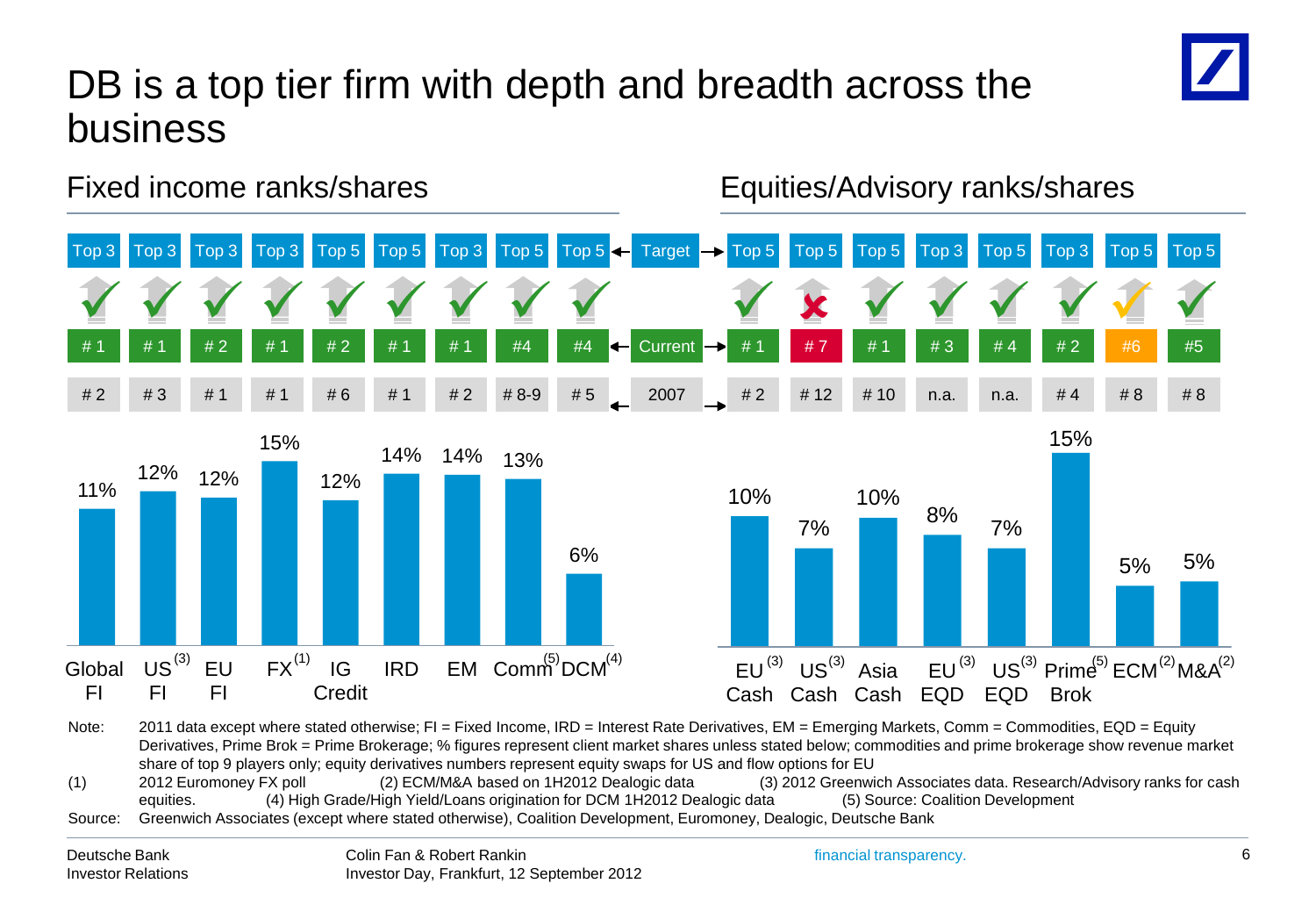# Our flow-focused, lower risk business model is well suited to client needs



### Deutsche Bank volumes

Number of trades, daily average 1H2012

| <b>Cash equities</b> | $-2,000,000$ |    |
|----------------------|--------------|----|
| <b>FX Cash</b>       | 206,000      |    |
| <b>Bonds</b>         | 57,000       |    |
| Repo                 | 11,000       |    |
| <b>Money Markets</b> | 7,200        |    |
| <b>IRD</b>           | 2,500        |    |
| <b>FX Options</b>    | 2,200        | (6 |

### Higher risk businesses scaled back



(1) Peak refers to highest level during the period 3Q2007 to 4Q2009

(2) Adjusted assets, as defined in 2Q2012 Financial Data Supplement on page 20

(3) Current RWA under Basel 2 as of Nov 2011 as DB started reporting RWA under Basel 2.5 from Dec 2011 onwards

(4) Estimated maximum traded market risk loss on a return to 1Q2009 conditions over a quarter, including offsetting revenues across businesses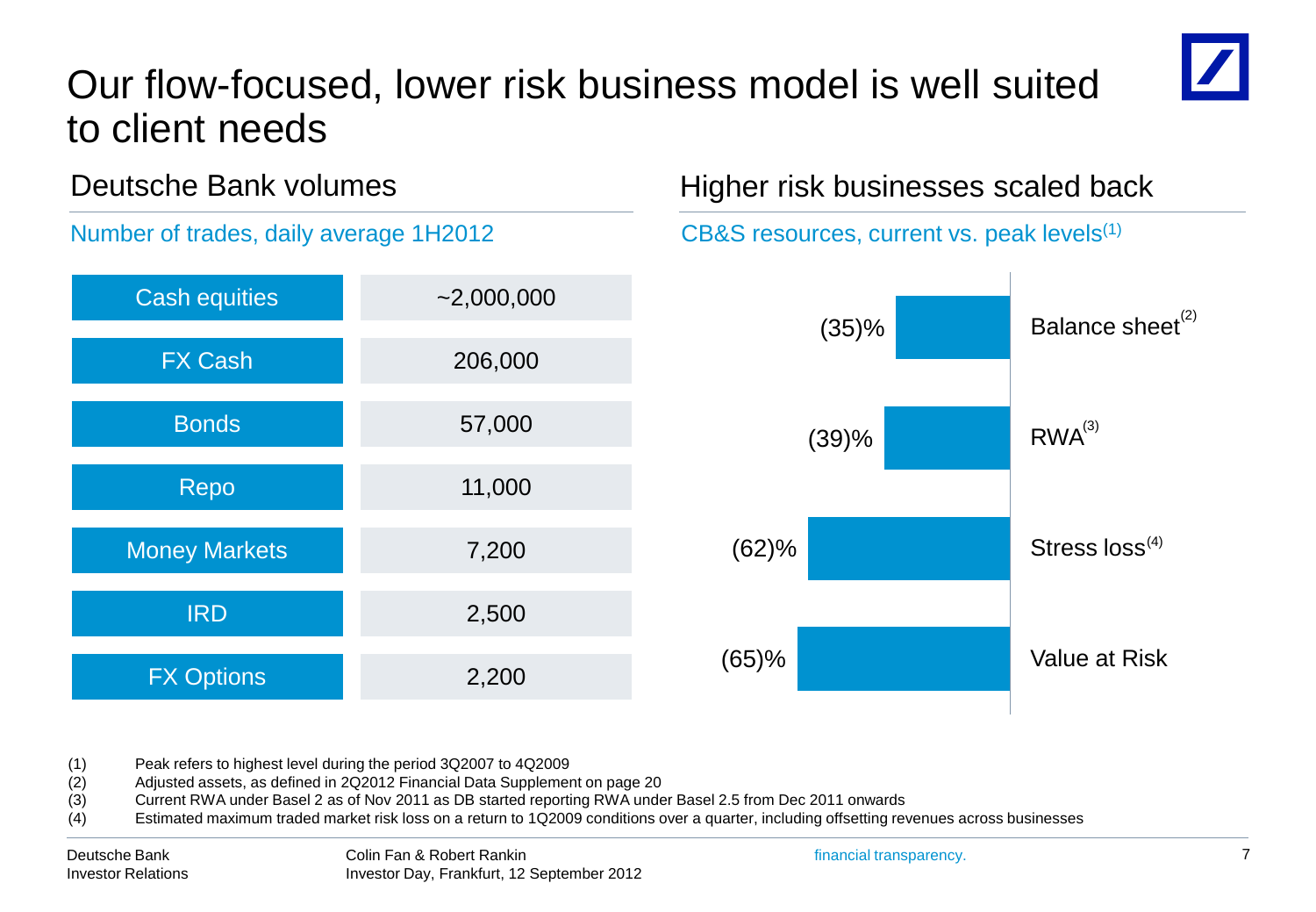# CB&S overview



| Where we<br>are today   | Challenging market conditions – outlook remains uncertain<br>CB&S is a leading investment banking franchise<br>DB well placed to consolidate success in new environment |
|-------------------------|-------------------------------------------------------------------------------------------------------------------------------------------------------------------------|
| The journey<br>to 2015  | Reaffirming client centricity<br>Fully committed to cultural change<br>Focus, scale and efficiency driving sustainable, attractive returns                              |
| The business<br>in 2015 | Top 3 global investment bank<br>EUR 1.9 bn cost savings by 2015; cost/income ratio of <65%<br>Post-tax RoE of ~15%, Basel 3 fully loaded <sup>(1)</sup>                 |

(1) Excludes non-core operations and reflects reassignment of management responsibilities for asset-gathering business and changes to the allocation of coverage costs between CB&S and GTB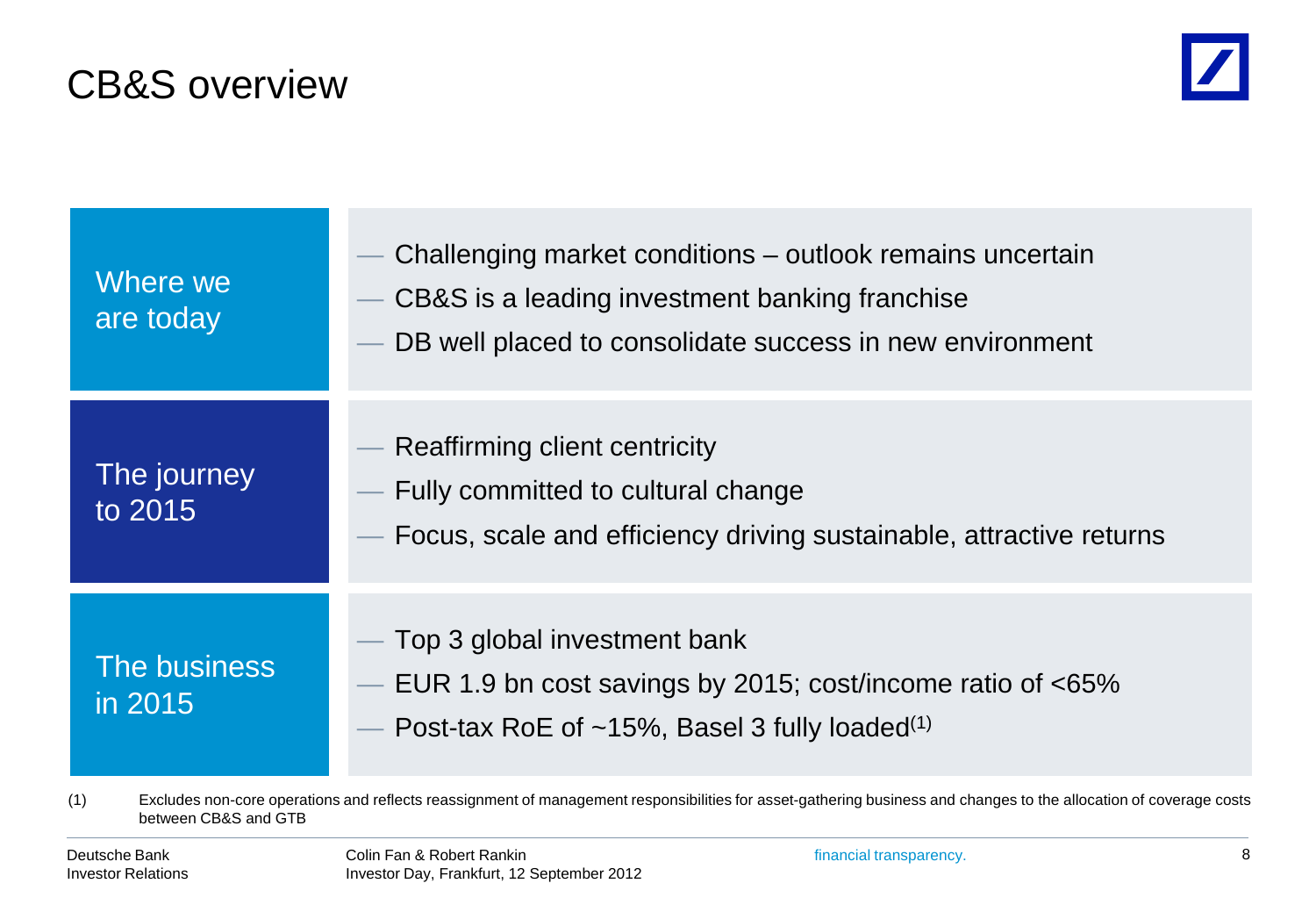# Investment banks play an essential role in the global economy



### Valuable functions

| <b>Capital raising</b><br>& distribution | Enabling governments and companies to raise capital<br>Providing extensive global distribution networks<br><b>Facilitating investment</b>                                                     |
|------------------------------------------|-----------------------------------------------------------------------------------------------------------------------------------------------------------------------------------------------|
| Global<br>connectivity                   | Facilitating trade growth and exchange of services<br>Supporting corporate activity around the globe<br>Providing market access                                                               |
| <b>Risk</b><br>management                | Allowing firms to focus on their operational strengths<br>Lowering clients' financing costs and reducing uncertainty<br>Immunizing non-standard risks (e.g. longevity risk for pension funds) |
| <b>Trusted advice</b>                    | Maintaining trusted long-term relationships<br>Offering independent advice and transaction support<br>Providing guidance on strategic acquisitions and divestments                            |

Colin Fan & Robert Rankin **financial transparency**. Investor Day, Frankfurt, 12 September 2012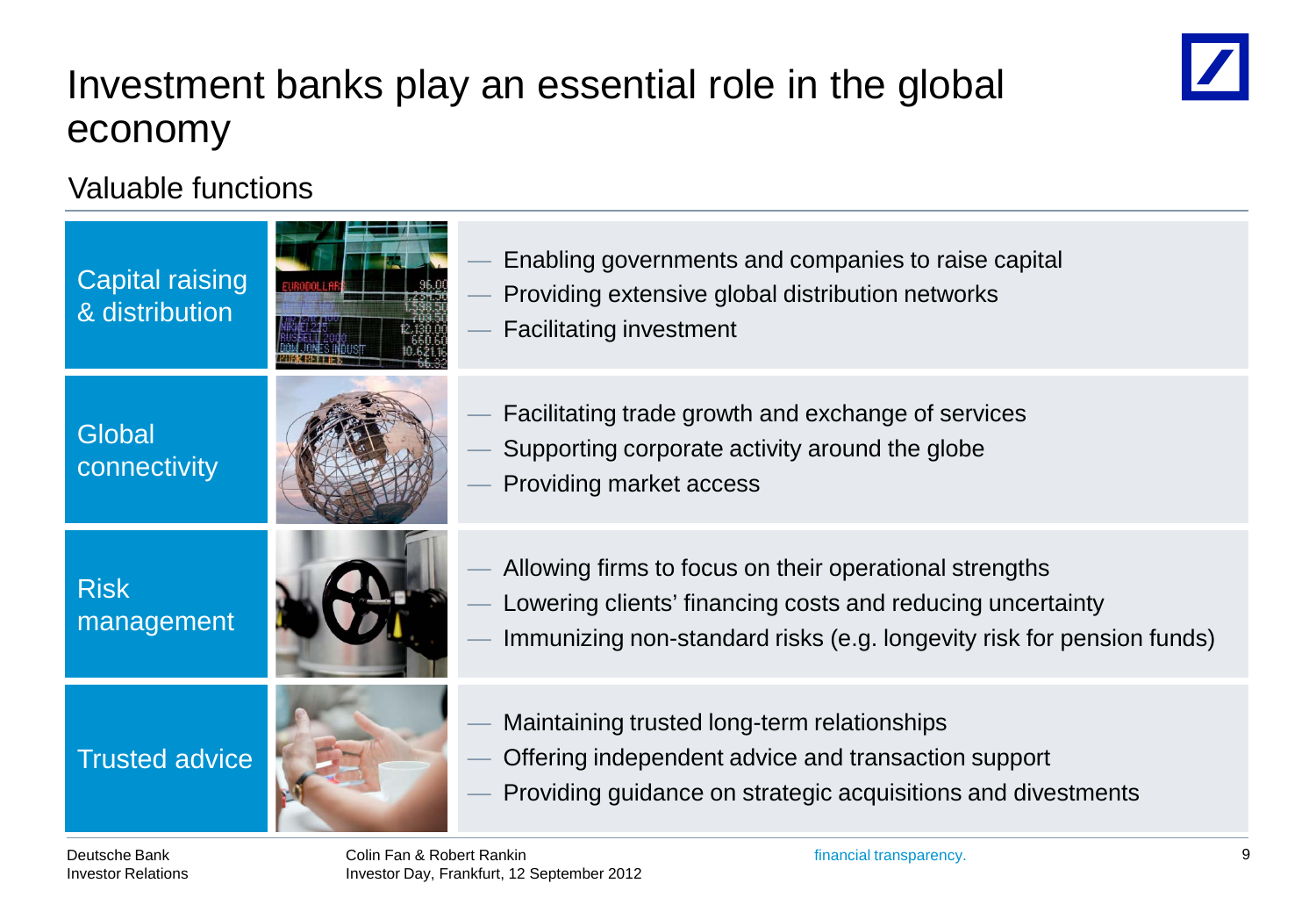# We are redefining our culture to underpin this purpose



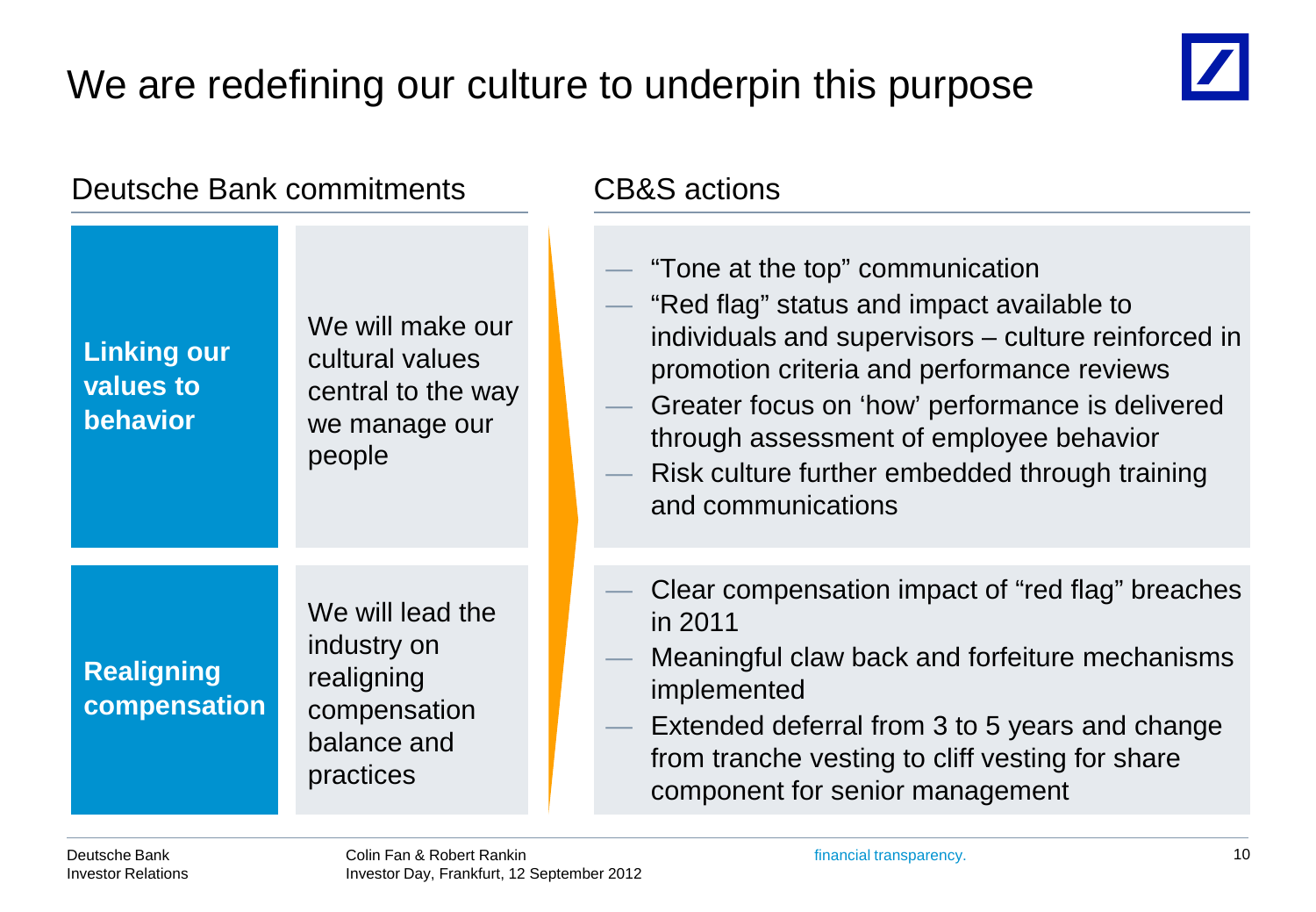# While retaining our top performers



### **High** performing talent Track record of managing change Market leading client relationships — Highly successful, innovative workforce with collaborative approach — Top quartile productivity across the platform — Relationships with leading global institutions/clients Unparalleled service delivery in Europe. Leader in US fixed income Delivered on major strategic programmes Extensive experience of managing change across businesses/regions CB&S – our people CB&S – our people

### **Performance culture**

- **Meritocracy**
- Stronger differentiation of rewards
- Execution and results oriented
- Risk culture

### **Entrepreneurial spirit**

- Empowerment of business leaders
- Speed and agility
- **Innovation**

### **Cultural diversity**

- Ability to adapt and change
- Respect for others
- Global culture
- Strongly anchored in home market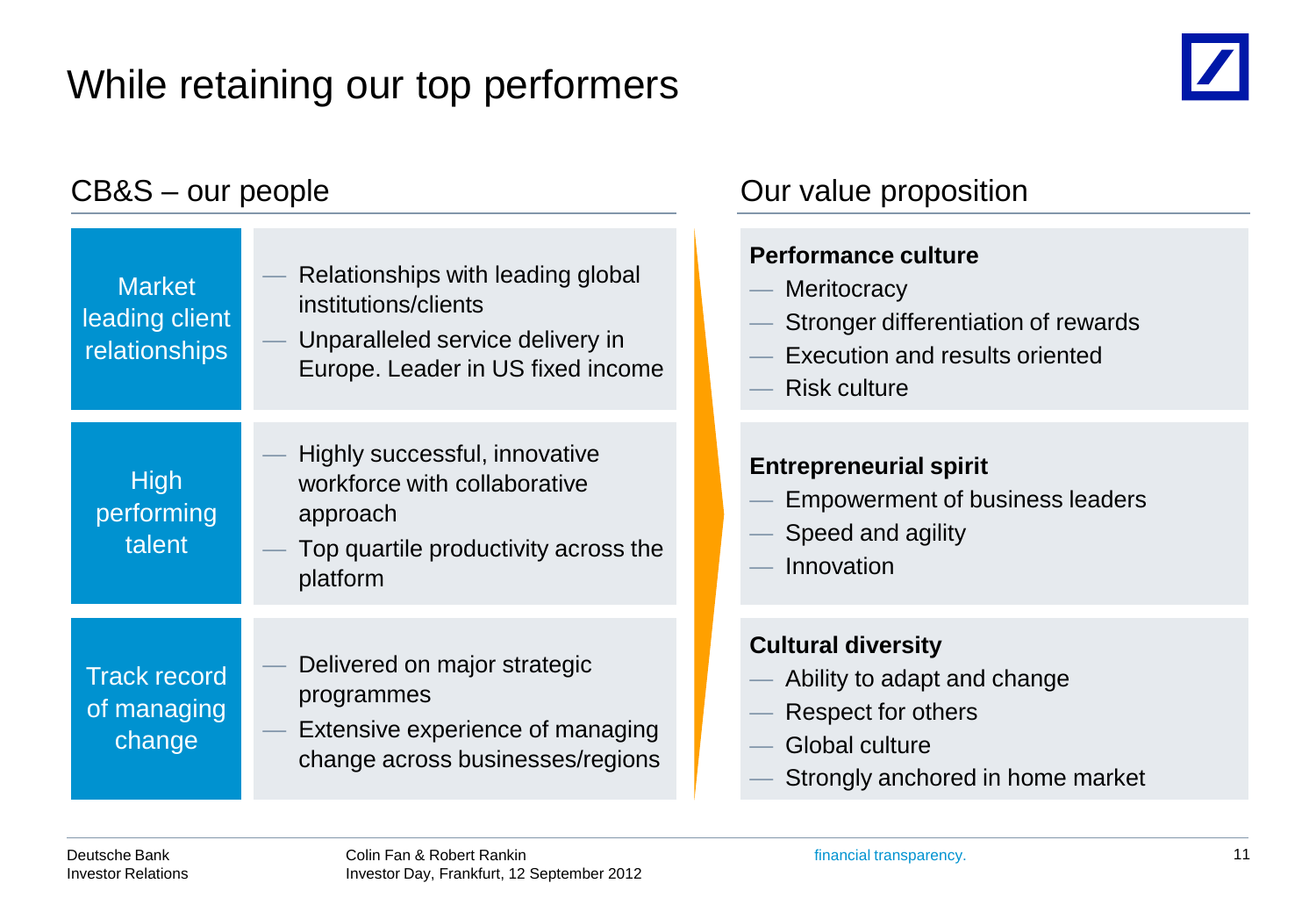# Focus, scale and efficiency will define the future CB&S business



| <b>CB&amp;S</b> value drivers                                                                                                                                                               |                                                                                                               |                                                                                                   |  |  |
|---------------------------------------------------------------------------------------------------------------------------------------------------------------------------------------------|---------------------------------------------------------------------------------------------------------------|---------------------------------------------------------------------------------------------------|--|--|
| <b>Focus</b>                                                                                                                                                                                | <b>Scale</b>                                                                                                  | <b>Efficiency</b>                                                                                 |  |  |
| Re-evaluate the CB&S<br>portfolio to identify<br>strategic priorities<br>Transfer of non-core<br>assets out of CB&S<br>Align client profitability and<br>balance sheet deployment<br>better | Leverage strengths of<br><b>FICC</b> platform<br>Industrialize processes<br>Re-design trading<br>architecture | Reduce capital<br>consumption across the<br>business<br>Align coverage to market<br>opportunities |  |  |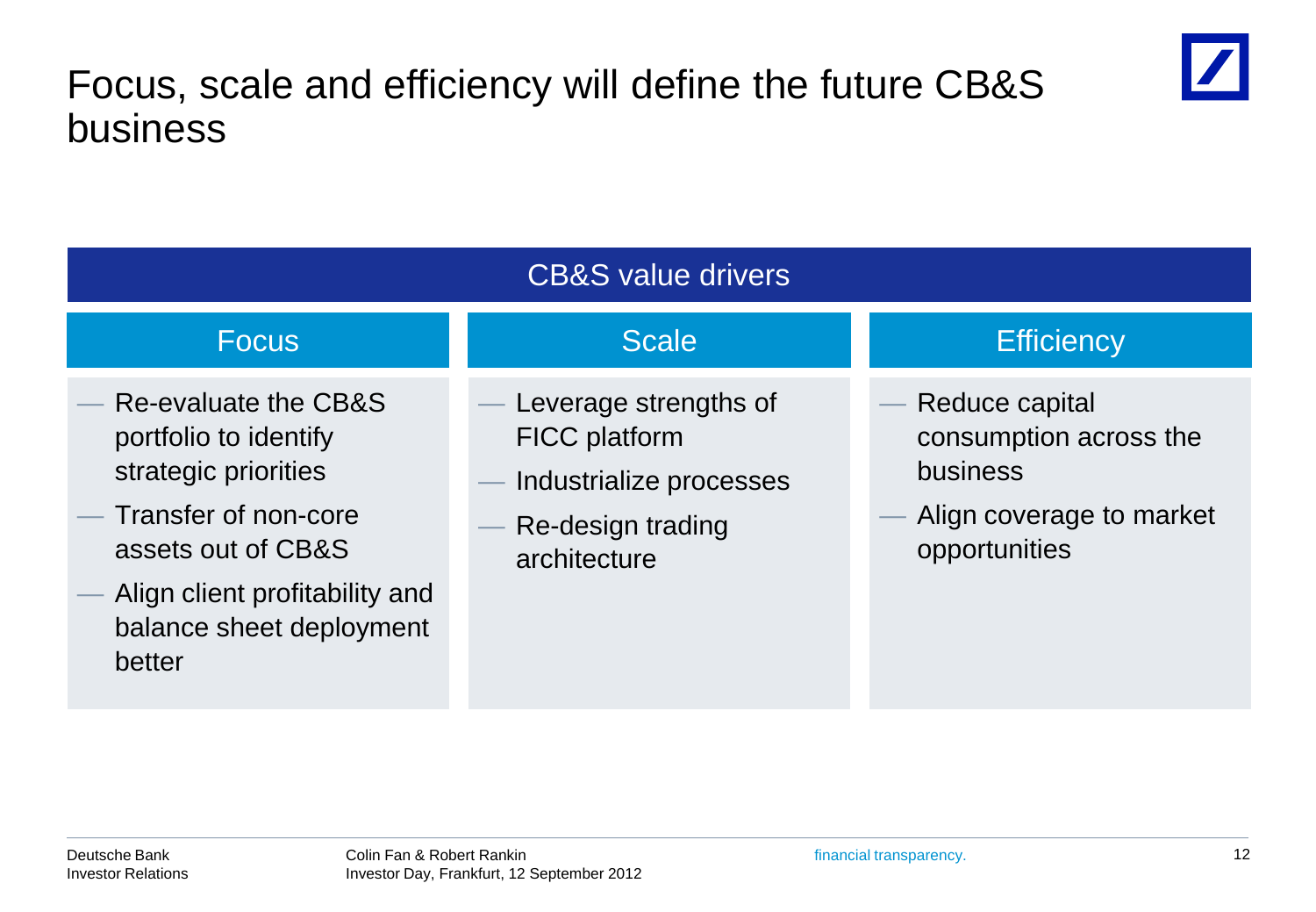# Focus: We have re-evaluated the CB&S portfolio to identify strategic priorities

## Does the business ...

| align well to                | <b>Turnaround</b>                                             | <b>Invest</b>                                                                |
|------------------------------|---------------------------------------------------------------|------------------------------------------------------------------------------|
| trends/outlook?              | European equities<br><b>APAC</b> equities                     | <b>FX</b><br>$\overline{\phantom{a}}$<br><b>Emerging Markets</b>             |
| add value<br>for clients?    | Rationalize corporate and<br>institutional coverage footprint | <b>Platforms</b>                                                             |
|                              |                                                               |                                                                              |
|                              | <b>Exit</b>                                                   | Maintain/re-tool                                                             |
| meet performance<br>criteria | Capital-intensive "legacy"<br>assets                          | Flow Rates & Credit Trading<br><b>Client Financing</b>                       |
| contribute<br>to balance?    | Consistently unprofitable clients                             | <b>North American equities</b><br><b>Commodities</b><br>Origination/Advisory |

 $\vert$  /  $\vert$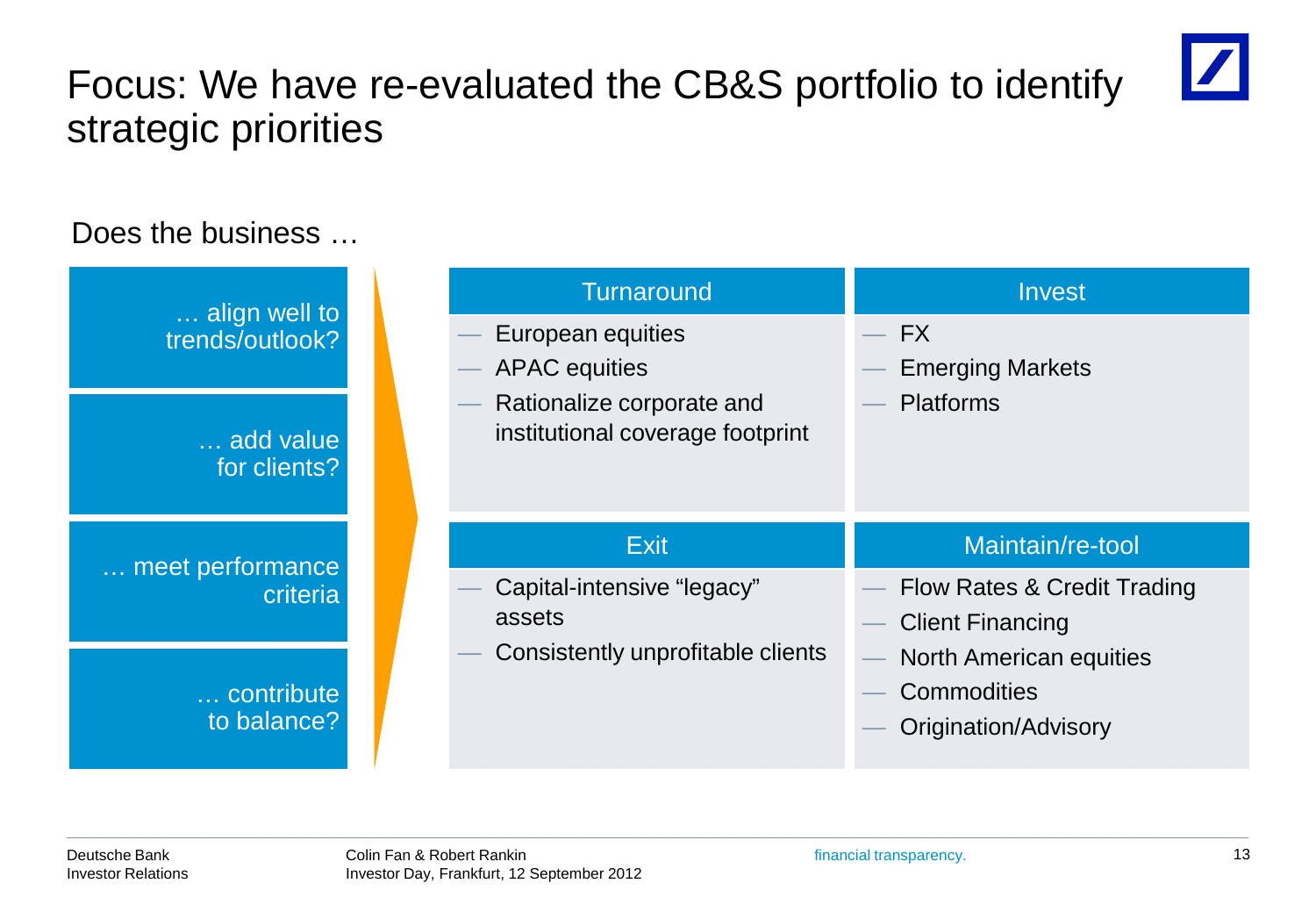# Focus: Reductions in legacy assets will be further continued by the Non-Core Operations unit





(1) Assumes domestic statutory tax rate of 30.8%. 'Operating business' excludes non-core operations and reflects reassignment of management responsibilities for asset-gathering business and changes to the allocation of coverage costs between CB&S and GTB

(2) Assumes overall bank capitalization consistent with an 8% Core Tier 1 ratio under Basel 3 fully loaded and Basel 3 RWA impact commensurate with year-end 2012 targets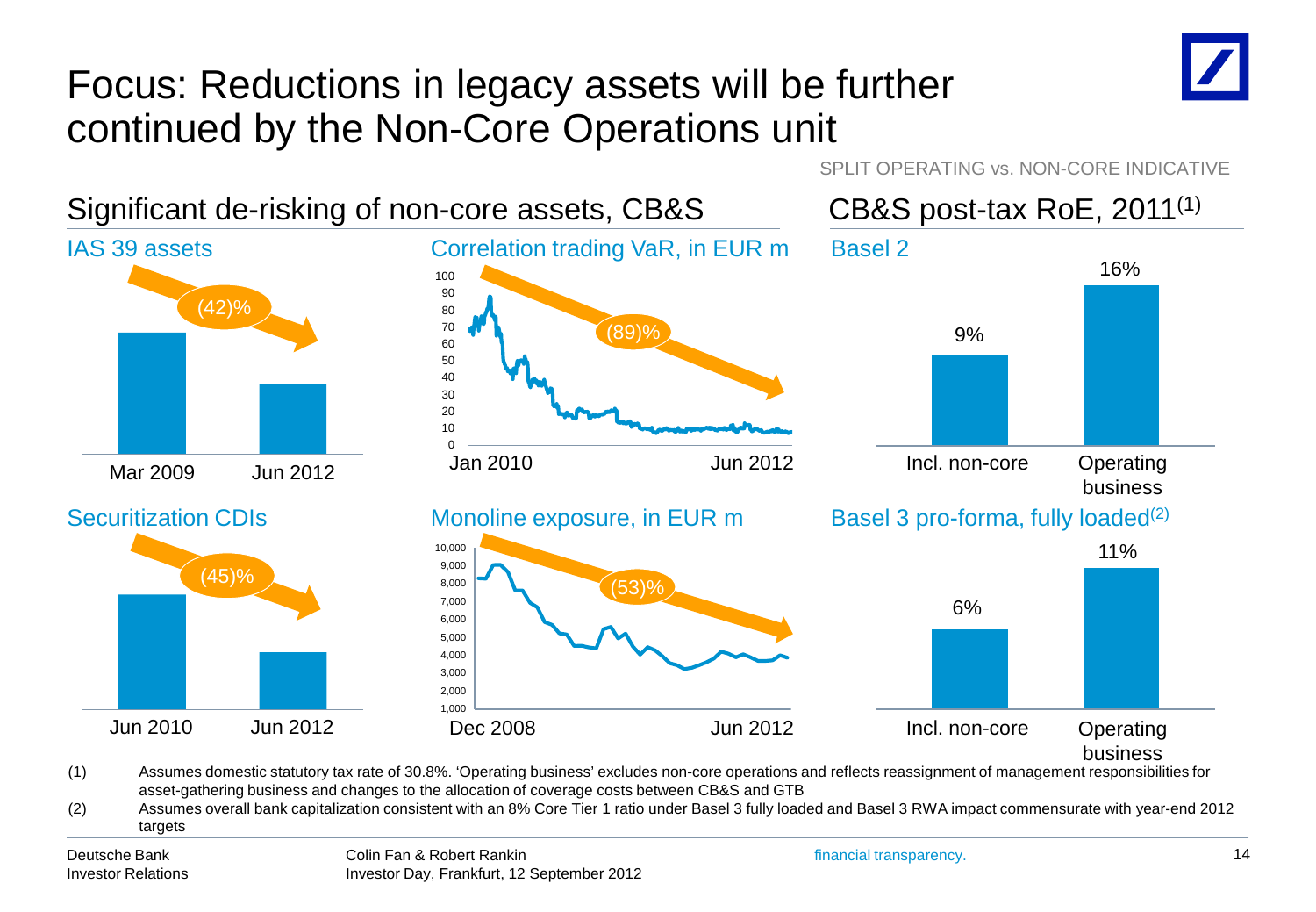# Focus: We will better align client profitability and capital deployment

Deepening leading client relationships



### Deploying capital effectively

DB approach to allocation of financial resources

- Utilize resources to support key clients
- Understand full relationship profitability

Segment and manage clients based on returns

(1) Interest rate derivatives (2) Revenue returns on credit RWA (Basel 2 basis) Source: Dealogic, Greenwich US Fixed Income Survey 2012

Deutsche Bank Investor Relations



### Corporate lending returns on RWA(2)

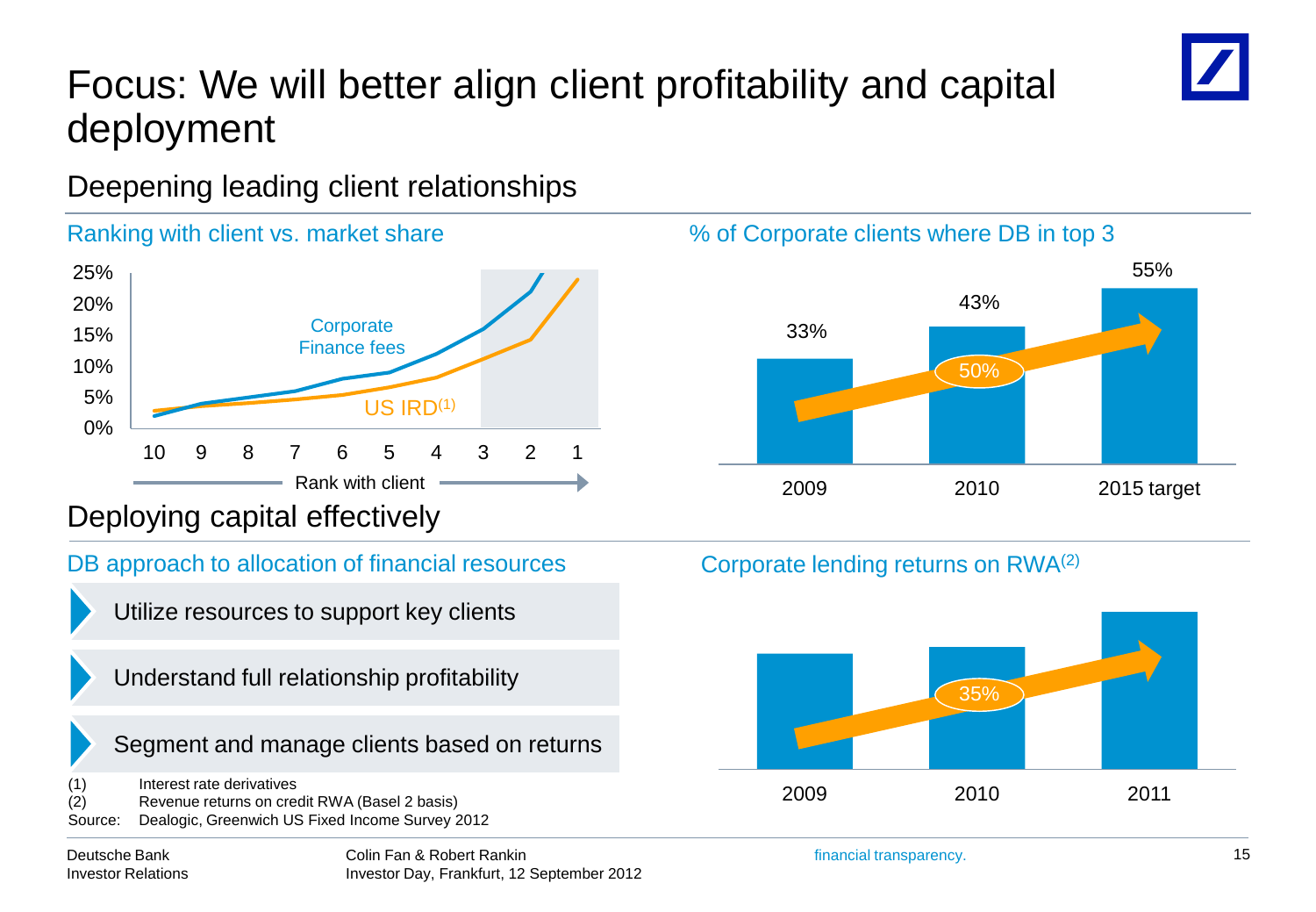# Scale: We will continue to leverage our scale in FICC<sup>(1)</sup>



### Leading FICC franchise

### Ranks by market share



### Driving further integration opportunities

|                                                                     | <b>FX</b> | Rates/<br><b>MM</b> | <b>Credit</b><br><b>Trading</b> | Commod-<br><b>ities</b> |
|---------------------------------------------------------------------|-----------|---------------------|---------------------------------|-------------------------|
| <b>Sales</b>                                                        |           |                     |                                 |                         |
| Structuring                                                         |           |                     |                                 |                         |
| Trade pricing, liquidity                                            |           |                     |                                 |                         |
| Settlement, netting                                                 |           |                     |                                 |                         |
| Financial resource optimization<br>(RWA, balance sheet, collateral) |           |                     |                                 |                         |
| Risk management                                                     |           |                     |                                 |                         |
| <b>Business support</b>                                             |           |                     |                                 |                         |
|                                                                     |           |                     |                                 |                         |

- Remove support function silos
- Industrialize systems and process
- Decommission overlapping/redundant systems
- Deliver best of breed algos

(1) Fixed Income, Currency and Commodities<br>(2) Interest rate derivatives

Interest rate derivatives

Source: Greenwich Associates (all ranks except FX), Euromoney (for FX rank only)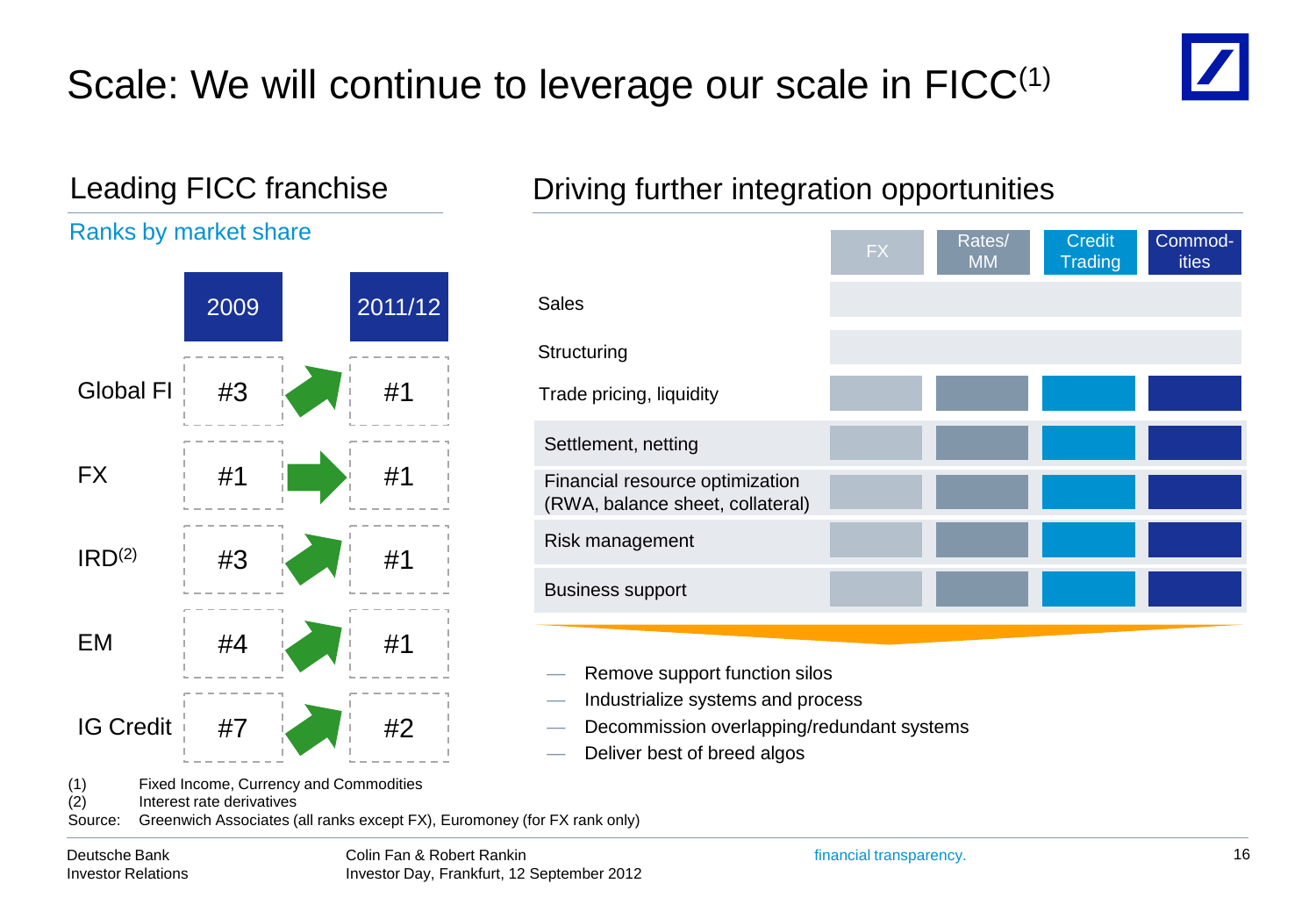# Scale: Our target trading architecture will enable us to recalibrate our cost base



Source: Oliver Wyman, Deutsche Bank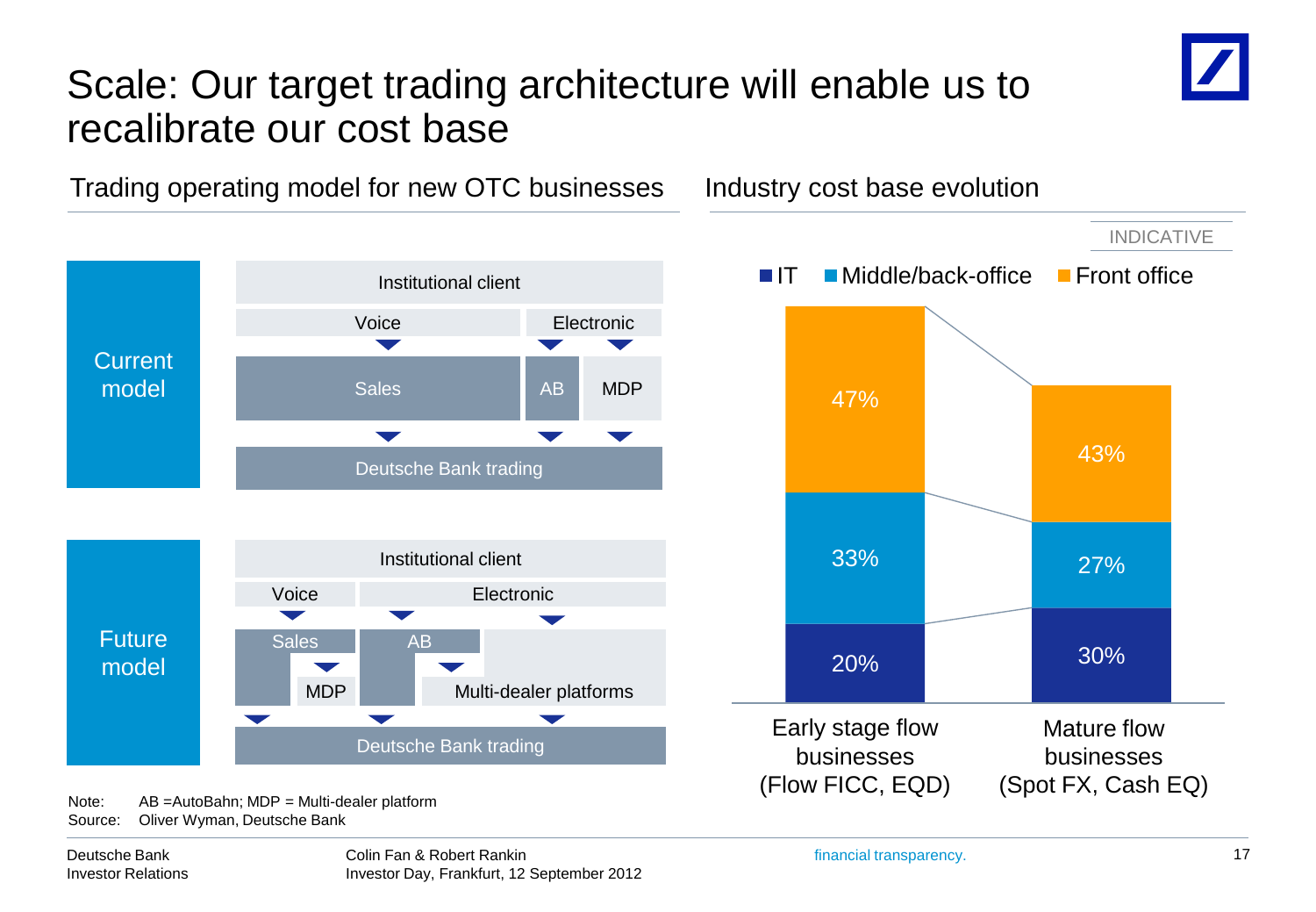# Efficiency: We exceeded our RWA mitigation targets for Basel 2.5 and will manage the impact of Basel 3

### CB&S risk-weighted assets

### In EUR bn



### **Mitigation until 31 March 2013**

- Planned mitigation to year end 2012 includes significant sales of securitization positions, tight management of market risk levels along with model and data enhancements
- Further actions are likely to include further securitization sales, correlation book transfer and further model/data/process enhancements

(1) Net of other RWA movements (e.g. FX)

(2) CB&S portion of EUR 109 bn Group impact. Gross RWA increase does not reflect EUR 2 bn of capital benefit from the add-back of securitization deductions

(3) CB&S portion of EUR (85) bn Group impact. Net of other RWA movements (e.g. FX)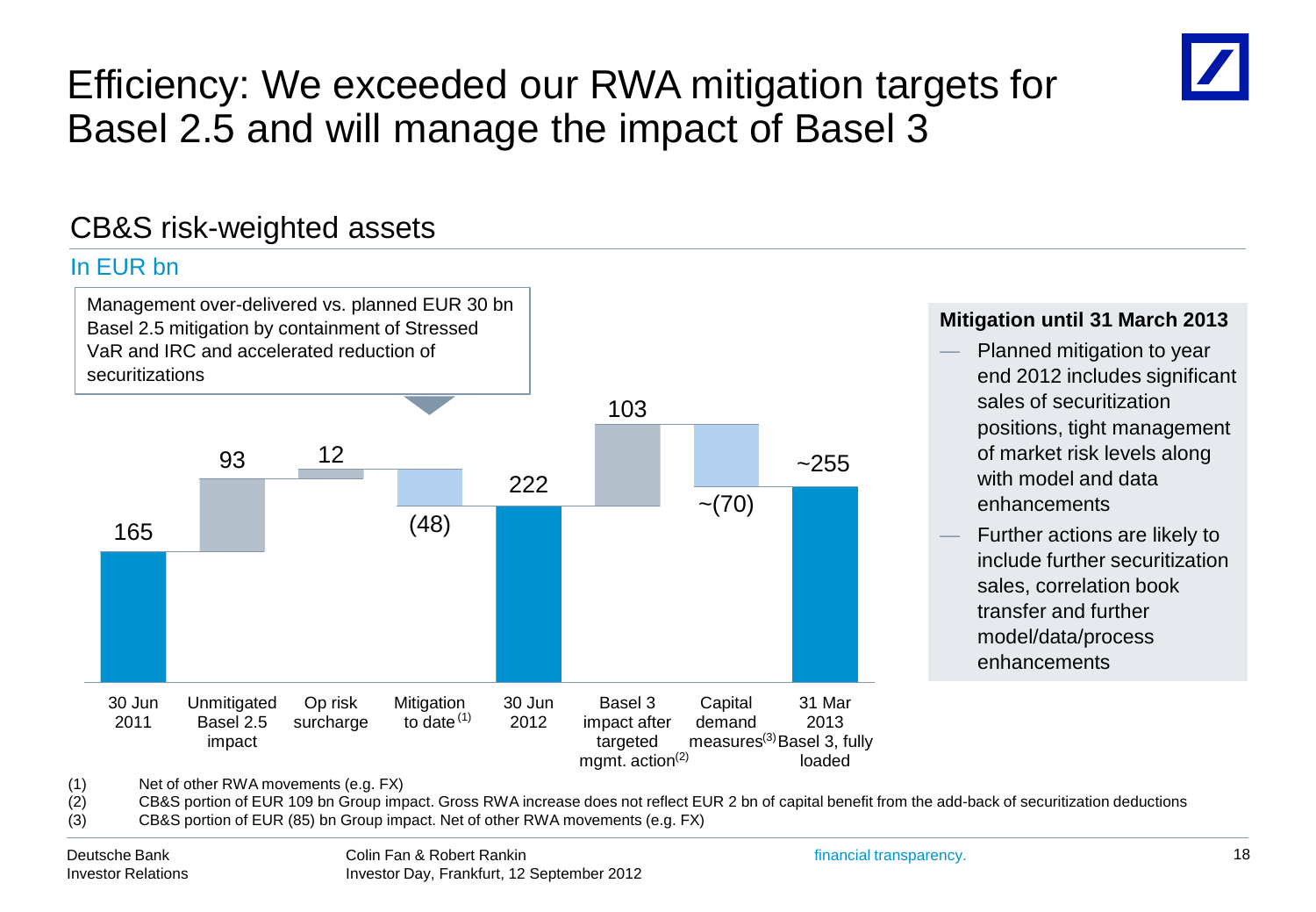# Efficiency: We will continue to align headcount with market opportunities



Source: Dealogic, Oliver Wyman, Deutsche Bank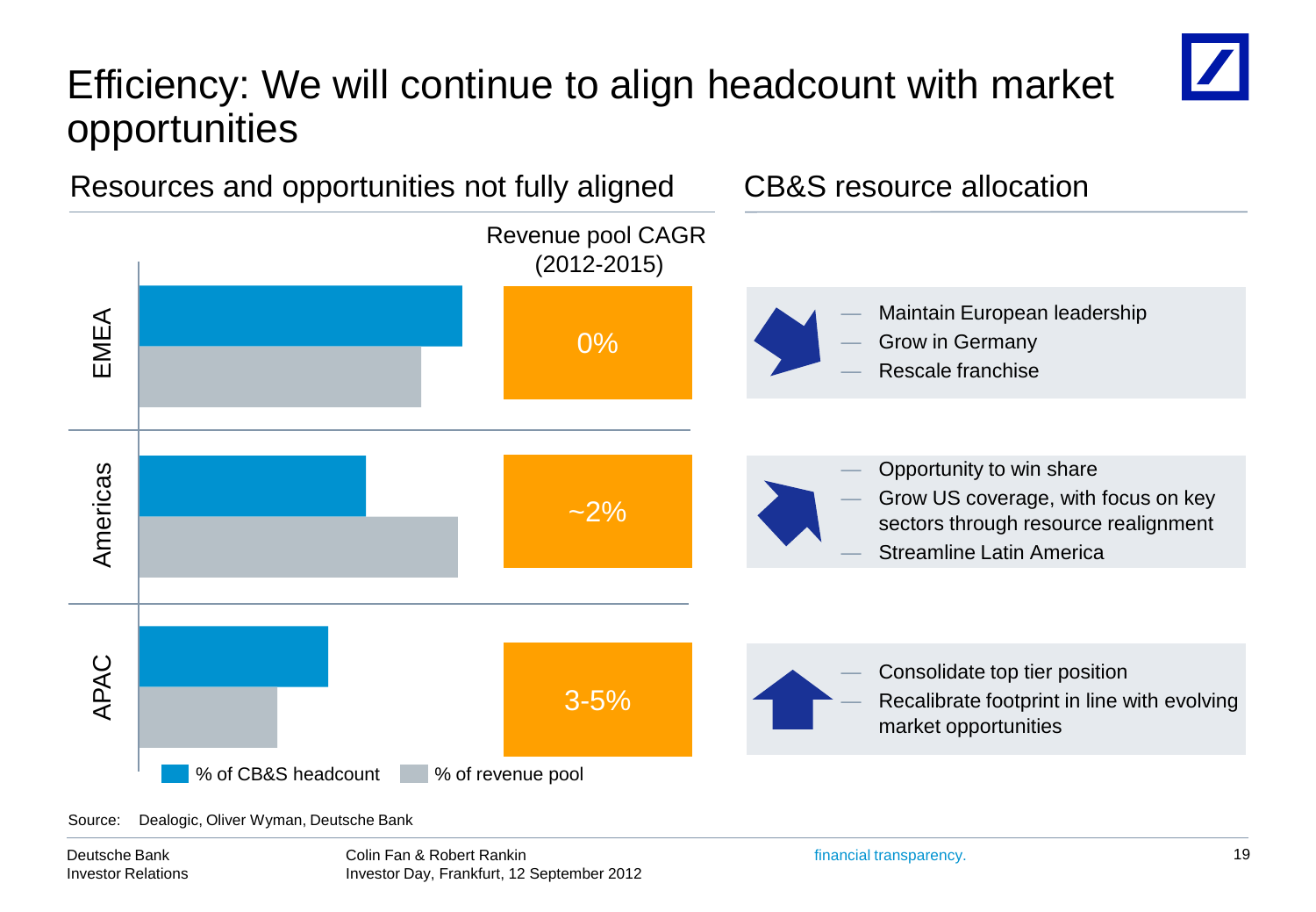# CB&S overview



| Where we<br>are today   | Challenging market conditions – outlook remains uncertain<br>CB&S is a leading investment banking franchise<br>DB well placed to consolidate success in new environment                 |
|-------------------------|-----------------------------------------------------------------------------------------------------------------------------------------------------------------------------------------|
| The journey<br>to 2015  | Reaffirming client centricity<br>Fully committed to cultural change<br>Focus, scale and efficiency driving sustainable, attractive returns                                              |
| The business<br>in 2015 | Top 3 global investment bank<br>EUR 1.9 bn cost savings by 2015; cost/income ratio of <65%<br>$\overline{\phantom{m}}$<br>Post-tax RoE of $~15\%$ , Basel 3 fully loaded <sup>(1)</sup> |

(1) Excludes non-core operations and reflects reassignment of management responsibilities for asset-gathering business and changes to the allocation of coverage costs between CB&S and GTB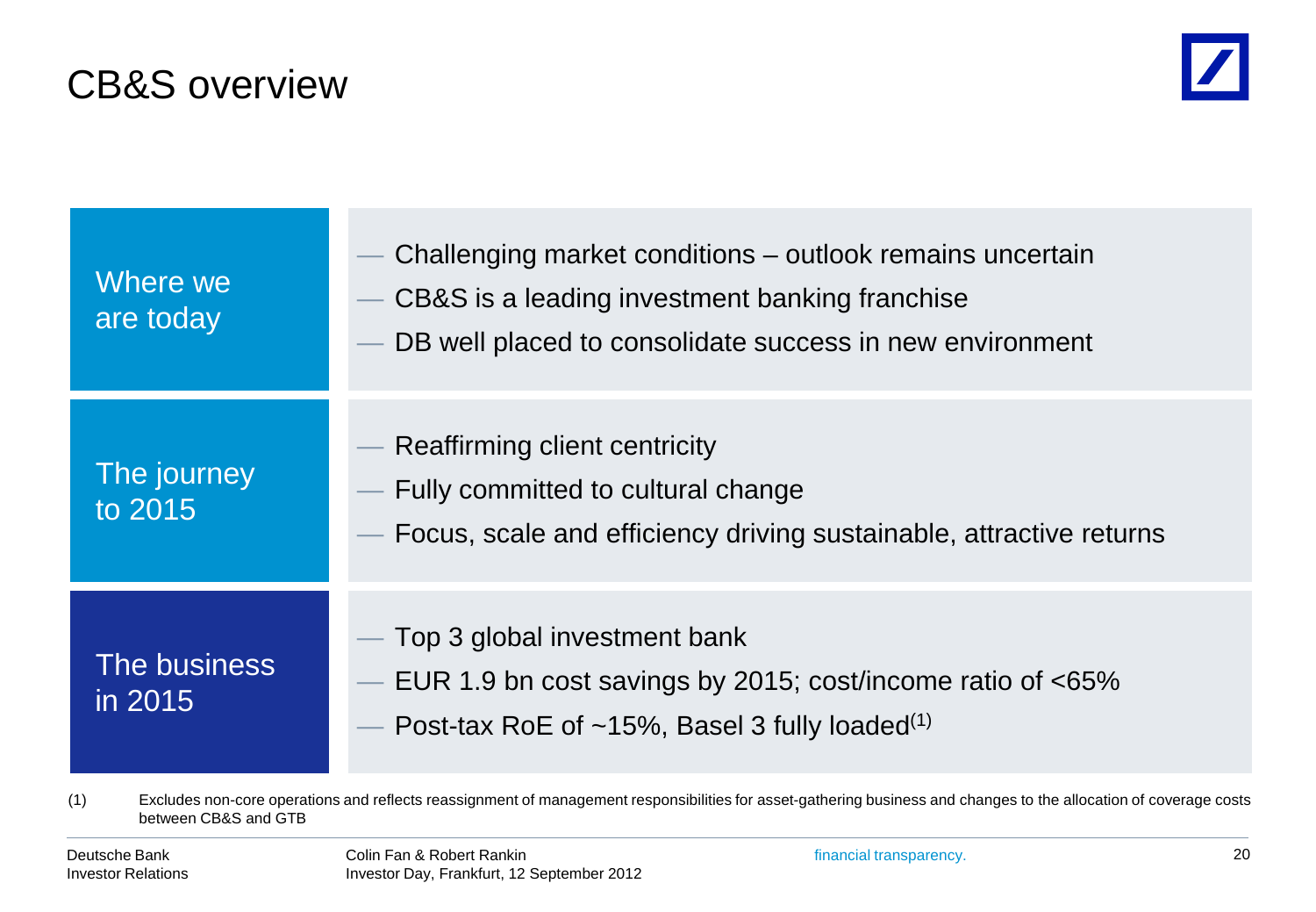# We are taking significant costs out of the business



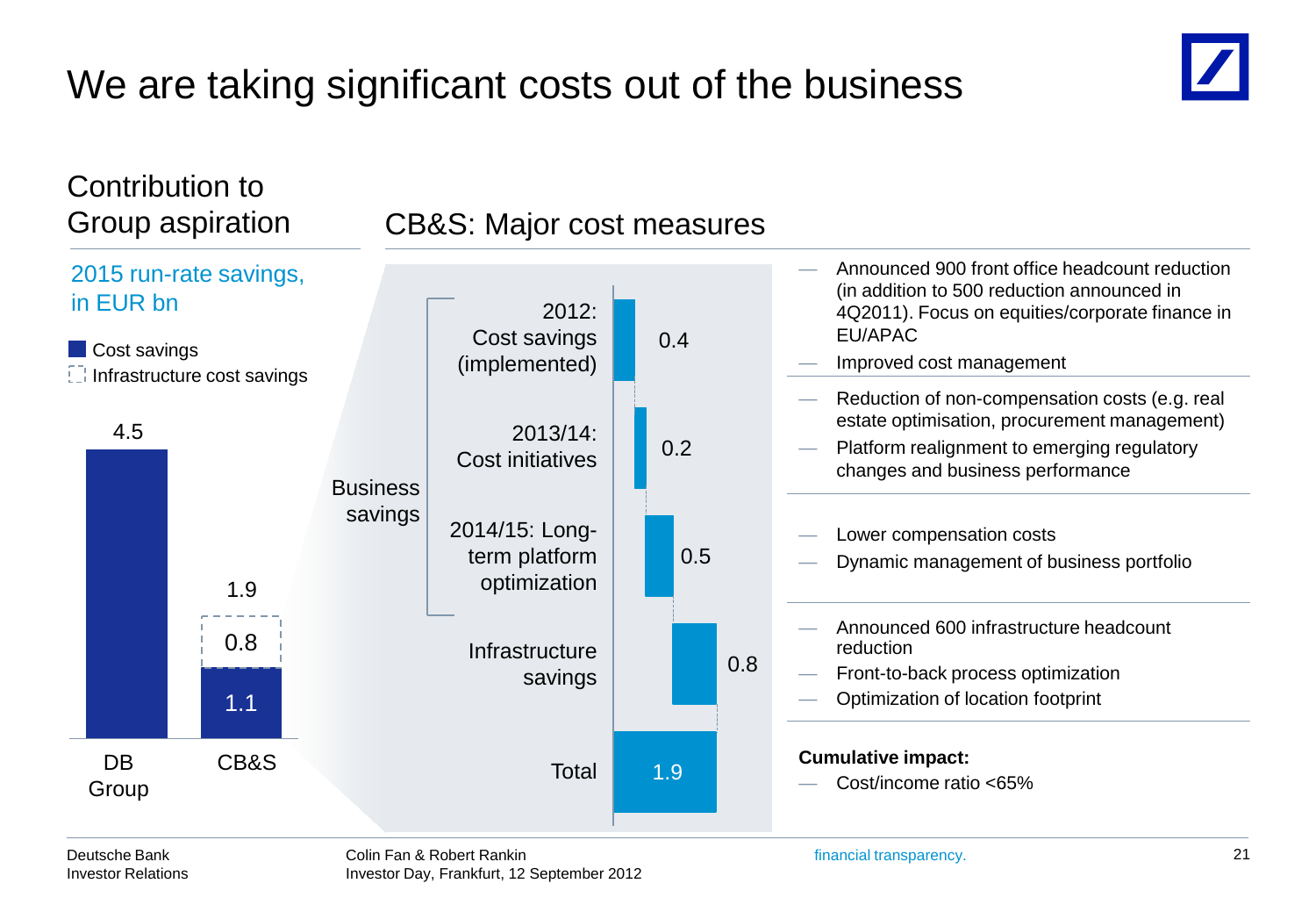

# By 2015, a recalibrated CB&S will deliver attractive riskadjusted returns across its portfolio of core businesses

CB&S portfolio evolution 2007 – 2015



Note: 2007 and 2011 are based on reported pre-tax return on equity and on domestic statutory tax rates for 2007 (30.7%) and 2011 (30.8%). They include non-core operations and do not reflect reassignment of management responsibilities for asset-gathering business to AWM and changes to the allocation of coverage cost between CB&S and GTB. The projection for 2015 is based on Basel 3 pro-forma fully loaded an tax rate guidance of 30 – 35%. It excludes non-core operations and reflects the aforementioned reassignment of management responsibilities and changes to cost allocation. All years shown are based on average active equity.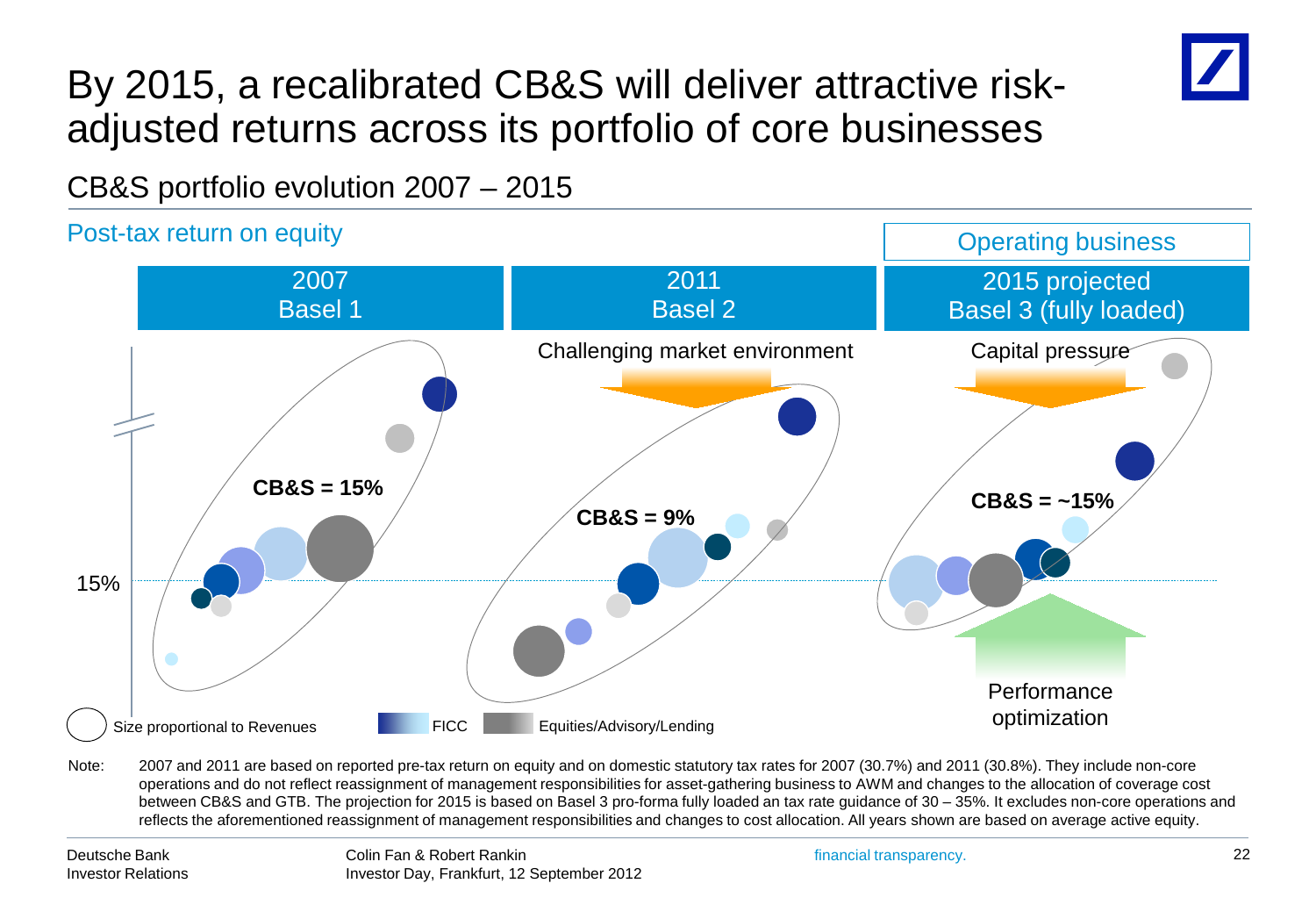# From here to there: Aspiration 2015





(1) Also reflects reassignment of management responsibilities for asset-gathering business and changes to the allocation of coverage costs between CB&S and GTB

(2) Based on domestic statutory tax rate of 30.8% for 2011 and corporate tax rate guidance of 30 – 35% for 2015; based on average active equity

(3) Assumes overall bank capitalization consistent with an 8% Core Tier 1 ratio under Basel 3 fully loaded and Basel 3 RWA impact commensurate with year-end 2012 targets

(4) Basel 2 for RoE, Basel 2.5 for RWA equivalent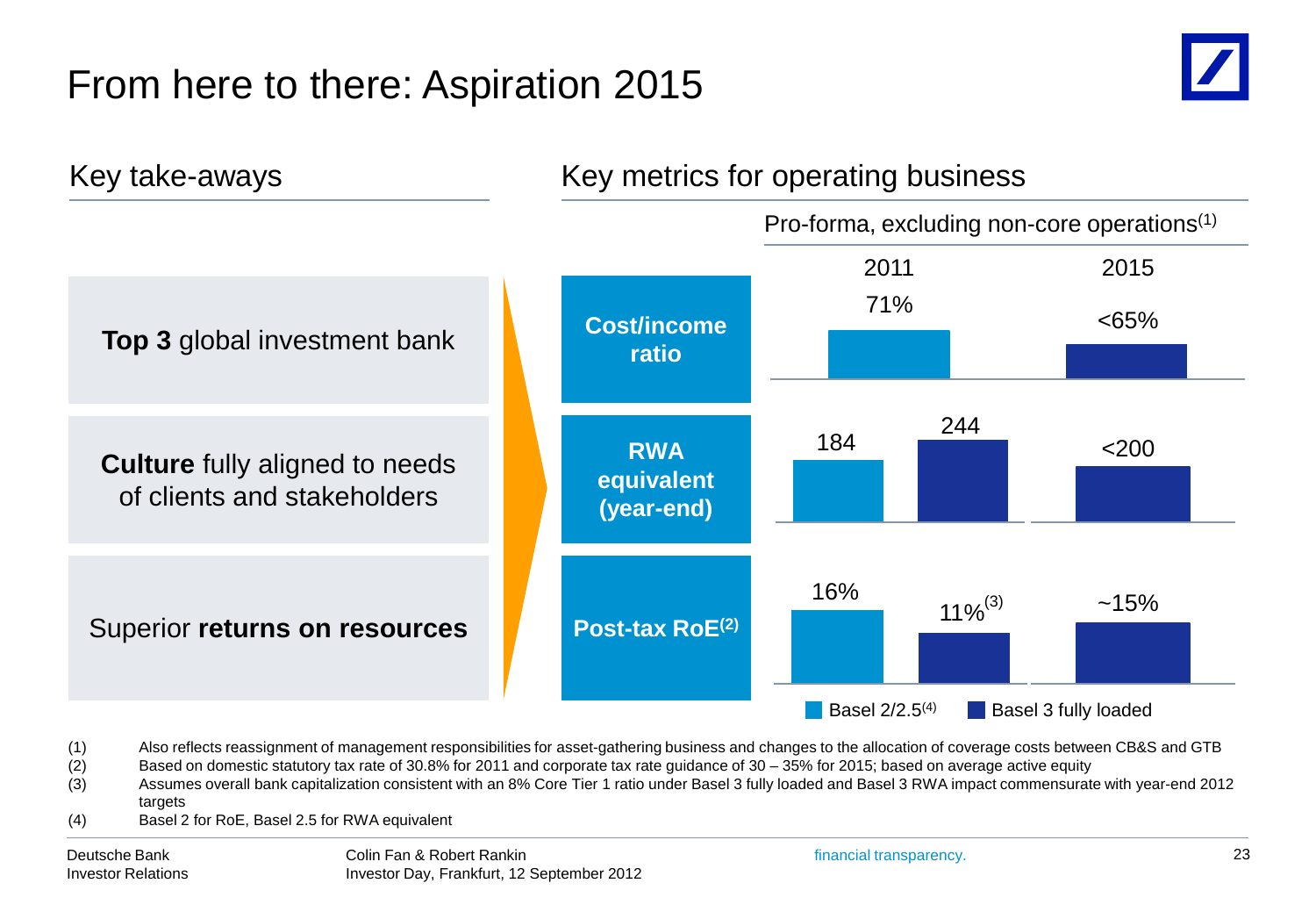



# Appendix

**March 1996 Was Addition** 

Passion to Perform

Investor Day, Frankfurt, 12 September 2012

 $\frac{1}{2}$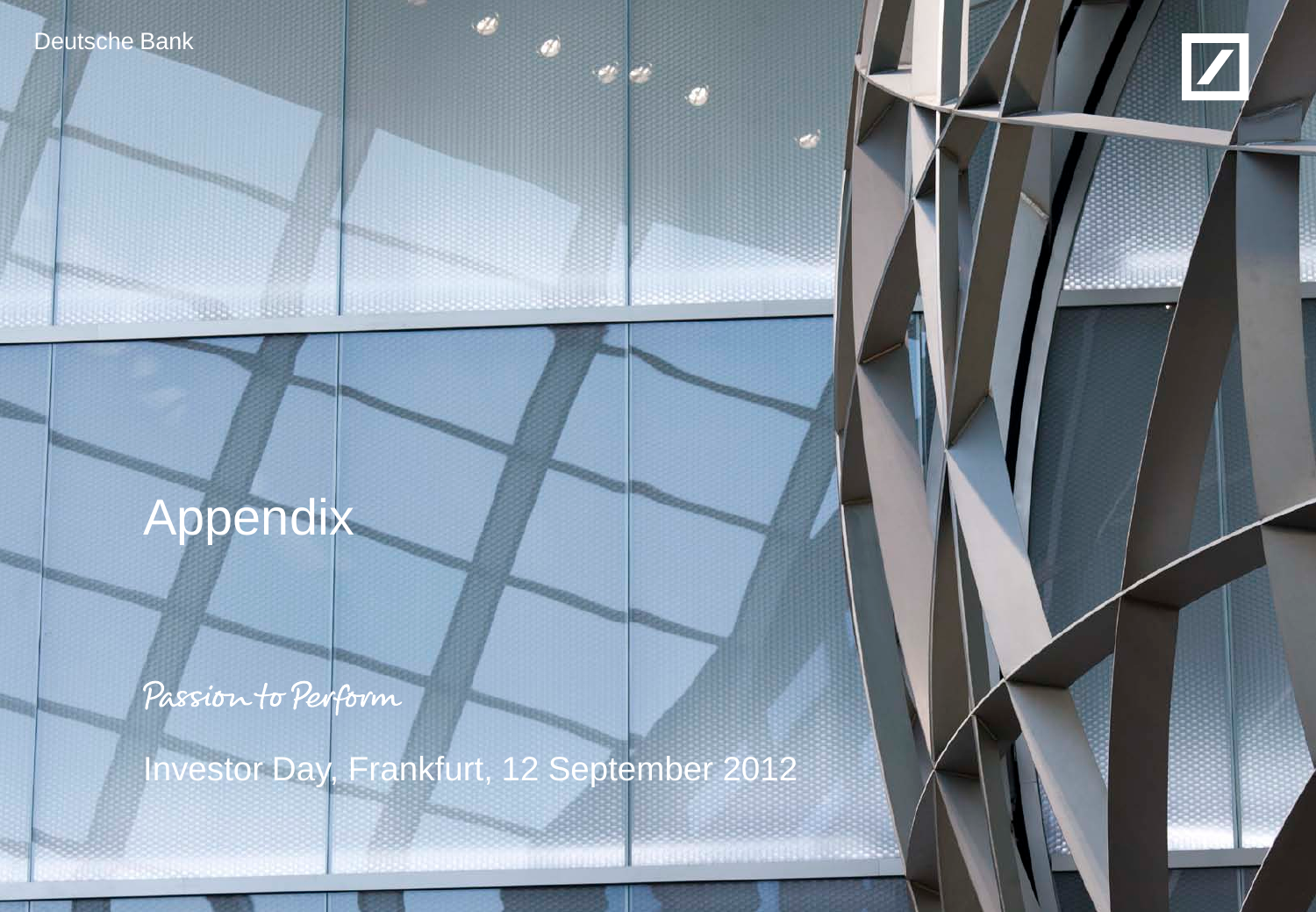

# Reconciliation of key financials shown in presentations

2011 **2011** SPLIT OPERATING vs. NON-CORE INDICATIVE

**Re-segmentation**

|                      |                                                 |                    | Re-segmentation                      |                          |                                       |
|----------------------|-------------------------------------------------|--------------------|--------------------------------------|--------------------------|---------------------------------------|
|                      |                                                 | <b>As reported</b> | <b>Non-Core</b><br><b>Operations</b> | Other $(1)$              | <b>Operating</b><br><b>businesses</b> |
|                      | Cost/income ratio                               | 78%                | $(6)$ ppt                            | $(1)$ ppt                | 71%                                   |
|                      | RWA (in EUR bn)                                 | 229                | (52)                                 | (3)                      | 173                                   |
| <b>CB&amp;S</b>      | Memo: RWA equivalent (in EUR bn) <sup>(2)</sup> | 257                | (70)                                 | (3)                      | 184                                   |
|                      | Pre-tax RoE                                     | 13%                | $+10$ ppt                            | $+1$ ppt                 | 24%                                   |
|                      | Post-tax Ro $E^{(4)}$                           | 9%                 | $+7$ ppt                             | $+1$ ppt                 | 16%                                   |
| <b>GTB</b>           | IBIT (in EUR bn)                                | 1.1                | $\overline{\phantom{a}}$             | (0.2)                    | 1.0                                   |
| <b>AWM</b>           | IBIT (in EUR bn)                                | 0.8                | (0.1)                                | 0.2                      | 0.8                                   |
| <b>PBC</b>           | IBIT (in EUR bn)                                | 1.8                | 0.2                                  | $\blacksquare$           | 2.0                                   |
|                      | Cost/income ratio                               | 69%                | $(1)$ ppt                            |                          | 68%                                   |
|                      | Cost/income ratio                               | 78%                | $(6)$ ppt                            | $\blacksquare$           | 72%                                   |
| Group <sup>(3)</sup> | Pre-tax RoE                                     | 10%                | $+8$ ppt                             | ۰                        | 18%                                   |
|                      | Post-tax Ro $E^{(4)}$                           | $7%^{(5)}$         | $+6$ ppt                             | $\overline{\phantom{a}}$ | 13%                                   |

Note: Numbers may not add up due to rounding. All RoE numbers in the table are based on average active equity.

(1) Reassignment of management responsibilities for asset-gathering business and changes to the allocation of coverage costs between CB&S and GTB

(2) RWA plus equivalent of items currently deducted 50/50 from Tier 1/Tier 2 capital whereby the Tier 1 deduction amount is scaled at 10%

(3) Operating business of Group also includes Consolidation & Adjustments

(4) Based on domestic statutory tax rate of 30.8%

(5) The post-tax RoE of 7% is calculated as a memo item for the purposes of this slide using the domestic statutory tax rate. 2011 reported post-tax RoE is 8%, based on average shareholders' equity